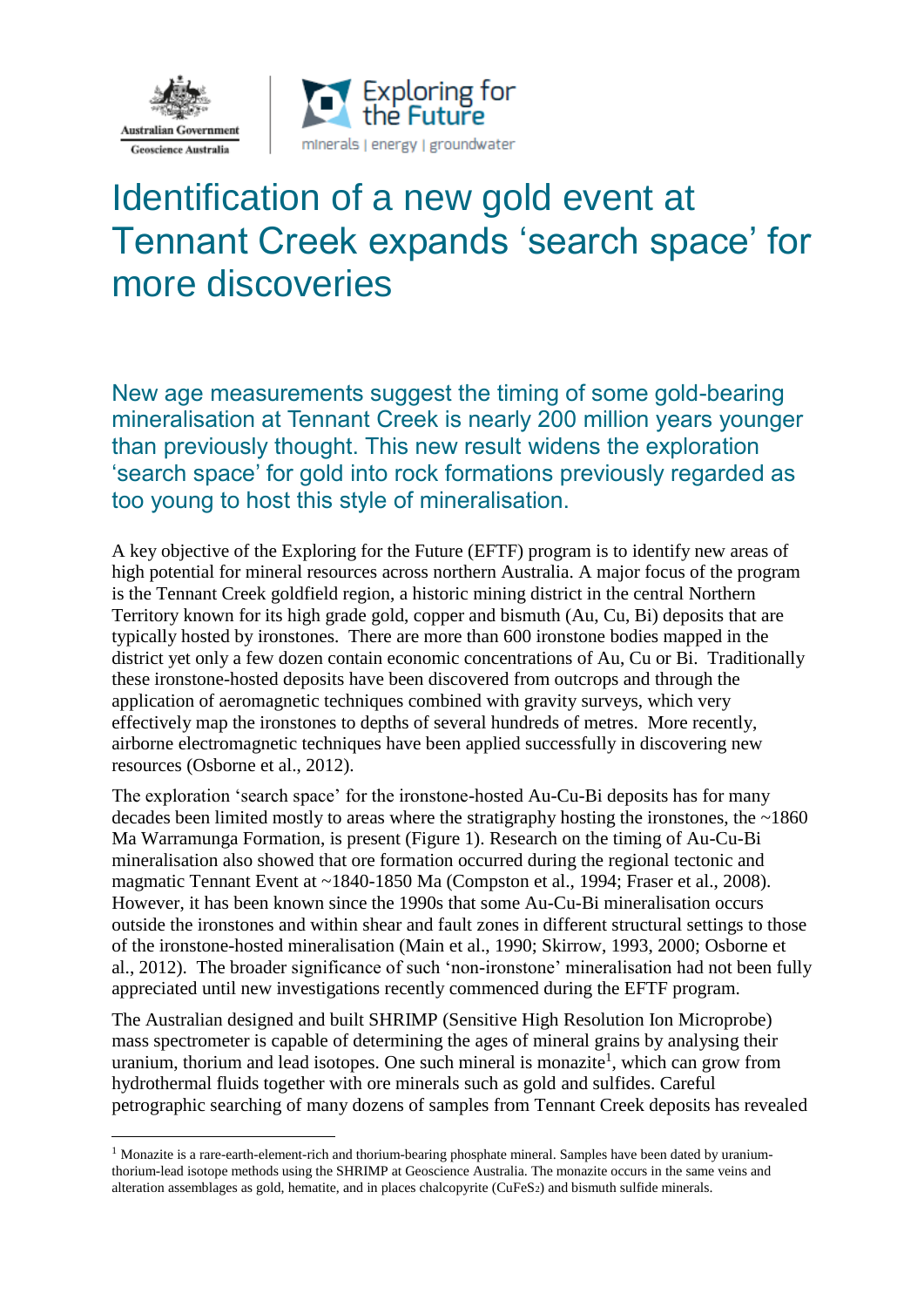for the first time the widespread presence of minor quantities of monazite in close association with Au-Cu-Bi mineralisation (Figures 2a, 2b). Interestingly, the monazite has been observed almost exclusively to be present in association with non-ironstone Au-Cu-Bi mineralisation. It is this monazite that has been the focus of recent geochronological studies, although only a small sub-set of crystals have proved to be suitably large and enriched in thorium to provide high-quality isotope results.



*Figure 1 Map of interpreted pre ~1660 Ma solid geology of the Tennant Creek region, showing the locations of ironstone-hosted Au-Cu-Bi deposits (orange circles) and Au (-Cu) quartz vein, nonironstone hosted deposits (yellow circles). Geological units correspond to those shown in Figure 3. Map adapted from Stewart (2018). Mineral deposit information was derived from the MINLOC database (Geoscience Australia, 2018).*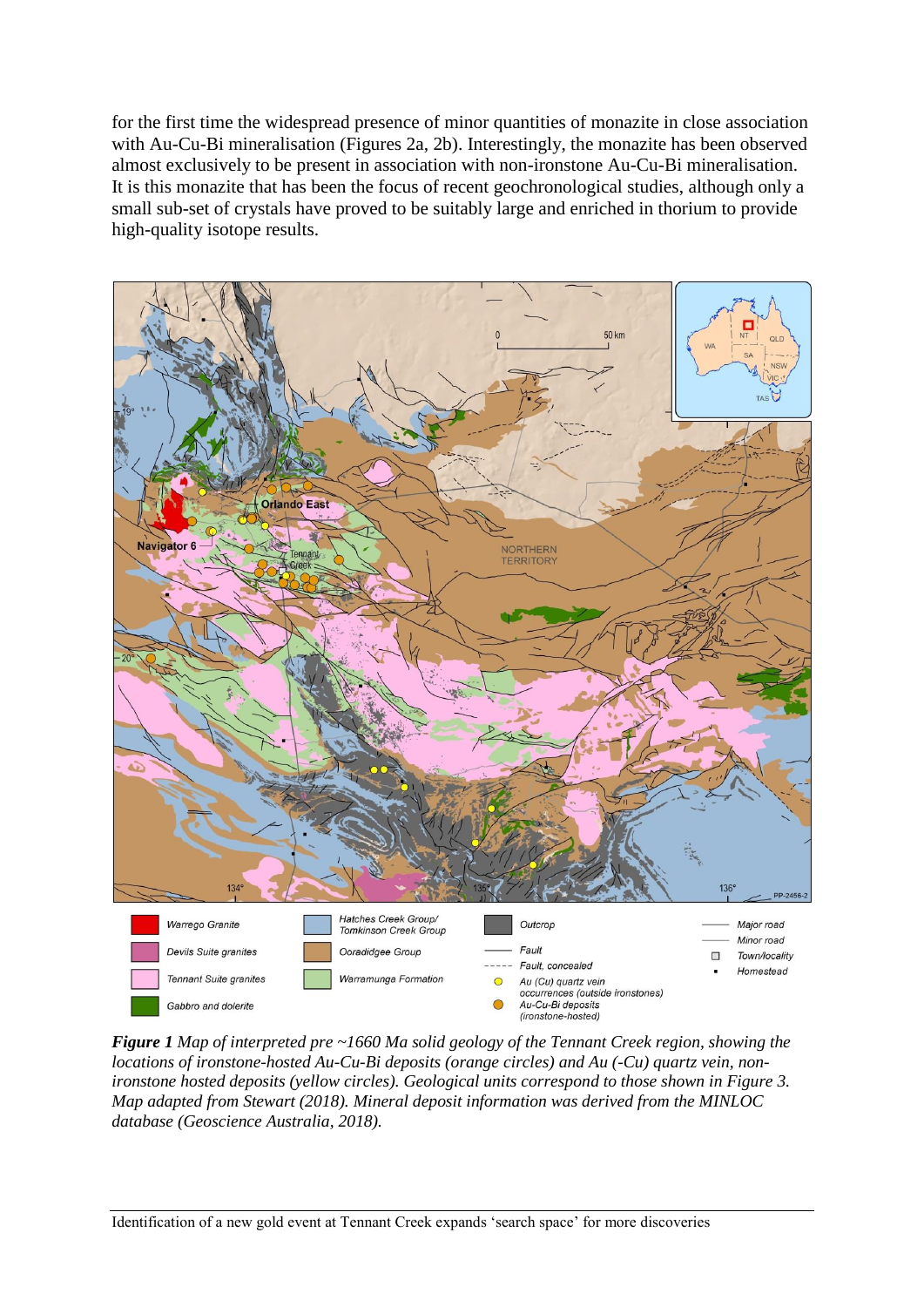Carefully selected areas of monazite from Au-Cu-Bi-bearing thin sections were analysed by Geoscience Australia's SHRIMP which is capable of measuring areas as small as 5 micrometres (millionths of a metre) in diameter. The results from multiple spots in each sample are used to calculate the age of the mineral, based on the natural decay rate of uranium and/or thorium to lead. After numerous attempts on several deposits, monazite from a hematite-bearing quartz vein within a gold-bearing sample from the Navigator 6 Au prospect, ~500 metres east of the White Devil deposit, yielded a surprisingly 'young' age of  $\sim$ 1660 Ma (Figures 1, 26, 2c). Importantly, this age has been confirmed by a second sample from a different location, the Orlando East non-ironstone hosted Au-Cu-Bi deposit (Figures 1, 2a). Mineralised quartz veins at this deposit occur within a late-stage shear zone that is interpreted to have reactivated an earlier shear zone that, along strike to the west, contains the ironstone-hosted Orlando Cu-Au deposit. At both Orlando East and Navigator 6 it is evident that the monazite grew in hydrothermal veins with Au, Cu and Bi sulfide minerals, and these veins cut earlier hydrothermal magnetite-bearing veins.



*Figure 2 Backscattered scanning electron microscope images of monazite crystals analysed in situ from the Orlando East Au-Cu-Bi deposit (a) and Navigator 6 Au prospect (b). The yellow ellipses on the monazite grains represent the locations of the SHRIMP U-Pb-Th analytical spots. Monazites analysed from both deposits gave 208Pb/232Th ages of approximately 1660 Ma. A plot of the individual SHRIMP 208Pb/232Th ages of monazite crystals from the Navigator 6 prospect is shown in (c).*

It is not yet clear whether the ~1660 Ma gold-bearing veins represent substantial new addition of gold to the region or instead represent remobilisation of gold from the earlier ~1840-1850 Ma mineralising event. This question and the broader geological context of the new result are the subjects of ongoing research. We note that several geological events are known to have occurred in the Tennant Creek region around the time of the newly identified Au-Cu-Bi event at ~1660 Ma (Figure 3). These include the intrusion of the Warrego Granite (preferred age ~1645 Ma, Compston, 1994) and mantle-derived lamprophyre dykes (between  $\sim$ 1665 and  $\sim$ 1690 Ma, Black, 1977; Compston and McDougall, 1994). At present, it is unclear whether either of these igneous events is related directly or indirectly to the  $~1660$ Ma Au-Cu-Bi event.

If substantiated by further work, the exploration implications of the new results are two-fold. First, the findings strongly support the hypothesis of a second Au-Cu-Bi mineralising event in the Tennant Creek district, represented by shear- and fault-hosted mineralisation outside ironstones (e.g. Orlando East deposit, parts of the Gecko deposits, Bishop Creek deposit, parts of West Peko deposit). This shear- and fault-hosted style of Au-Cu-Bi mineralisation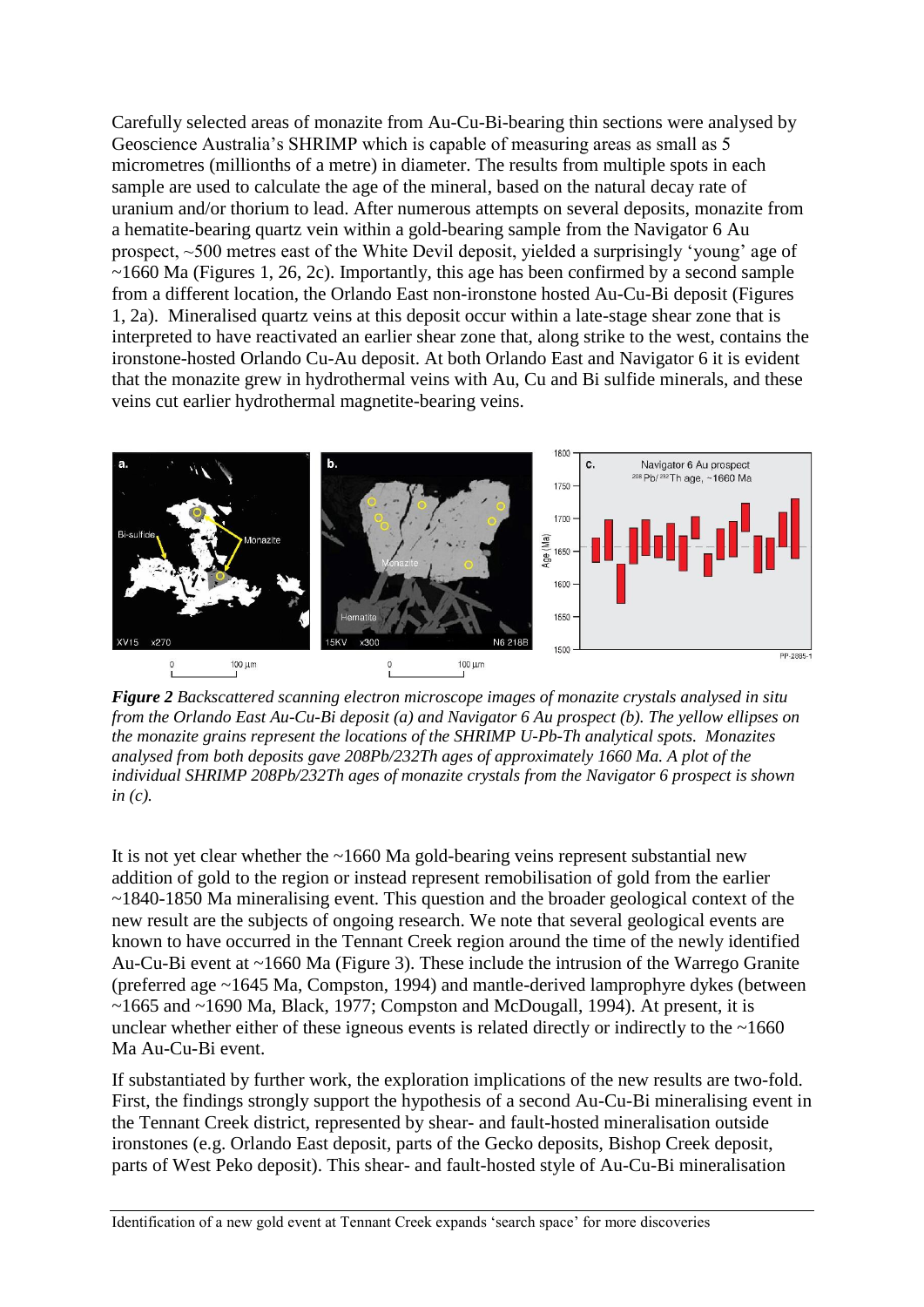offers a new type of exploration target in the region, which will require different exploration techniques to those employed in targeting ironstone-hosted mineralisation. Second, the age of the newly identified Au-Cu-Bi event is almost 200 million years younger than the accepted age of the main ironstone-hosted Au-Cu-Bi deposits in the Tennant Creek goldfield, meaning that rock packages up to ~200 million years younger than those of the previous 'search space' (Warramunga Formation) could now be considered as potential hosts to Au-Cu-Bi mineralisation at ~1660 Ma. This finding greatly expands the exploration 'search space' into the regionally extensive Ooradidgee Group (~1840-1810 Ma), Hatches Creek Group (~1810- 1790 Ma) and Tomkinson Creek Group (~1805-1710 Ma) (Figures 1 and 3). However, only very specific structural and lithogeochemical settings will be favourable sites for Au-Cu-Bi mineralisation, requiring new exploration targeting strategies in order to make discoveries, particularly in areas where these rock sequences are concealed beneath younger rocks and sediments.



*Figure 3 Diagrammatic representation of the geological history of the Tennant Creek region showing currently known age constraints for stratigraphy, intrusive magmatism, deformation and mineralisation. Ages (Ma) shown in millions of years. Adapted from Fraser et al. (2008).*

Identification of a new gold event at Tennant Creek expands 'search space' for more discoveries